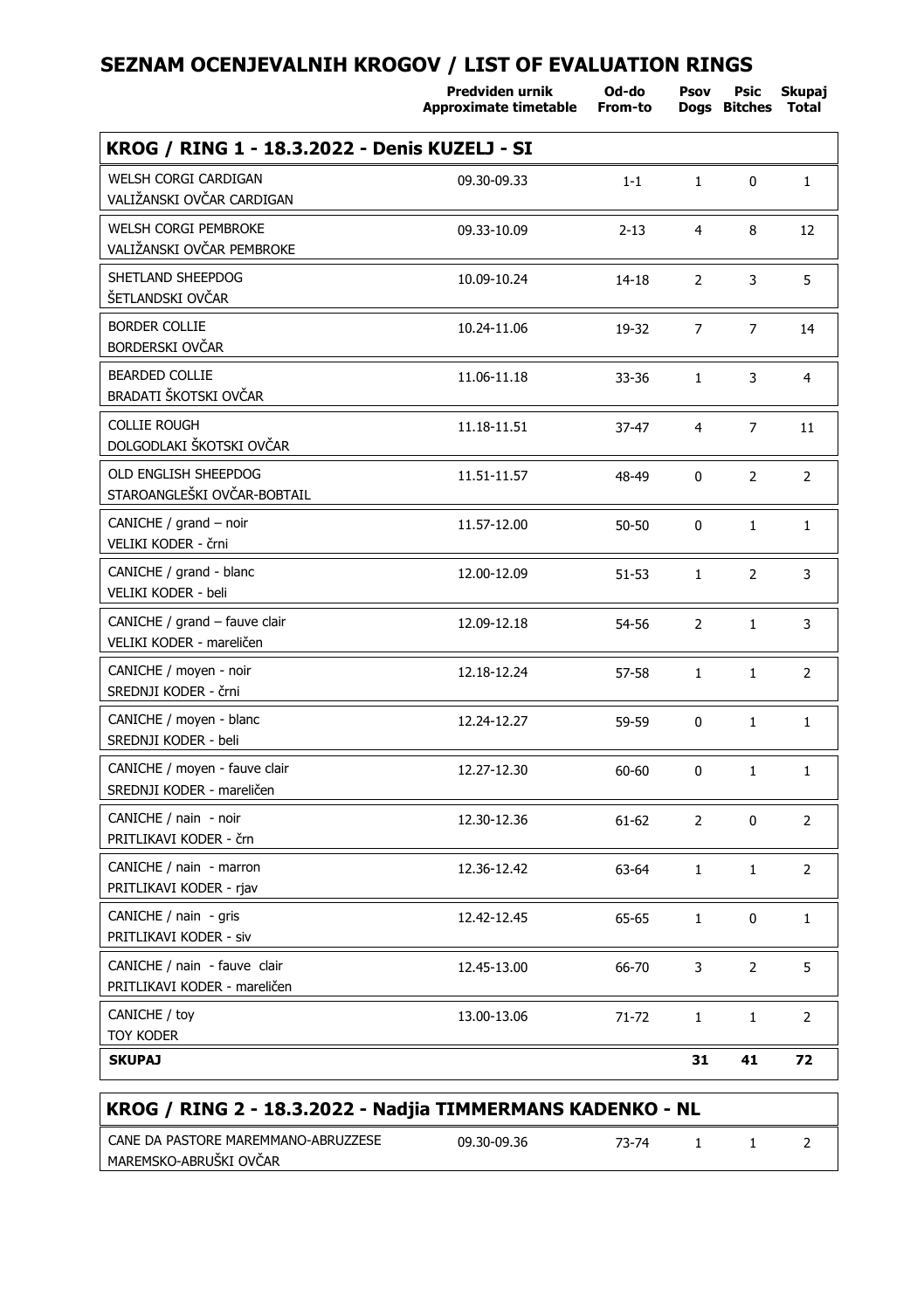|                                                                           | Predviden urnik<br><b>Approximate timetable</b> | Od-do<br>From-to | Psov           | Psic<br>Dogs Bitches | Skupaj<br><b>Total</b> |
|---------------------------------------------------------------------------|-------------------------------------------------|------------------|----------------|----------------------|------------------------|
| <b>BERGER BLANC SUISSE</b><br>ŠVICARSKI BELI OVČARSKI PES                 | 09.36-09.51                                     | 75-79            | $\overline{2}$ | 3                    | 5                      |
| ČESKOSLOVENSKY VLČAK<br>ČEŠKOSLOVAŠKI VOLČJAK                             | 09.51-09.57                                     | 80-81            | $\mathbf{0}$   | $\overline{2}$       | $\overline{2}$         |
| DEUTSCHER SCHAEFERHUND - KURZHAARIG<br>NEMŠKI OVČAR - kratkodlaki         | 09.57-10.00                                     | 82-82            | $\Omega$       | $\mathbf{1}$         | $\mathbf{1}$           |
| BERGER DE BRIE - fauve, gris<br>BRIARD - rjav, siv                        | 10.00-10.03                                     | 83-83            | $\mathbf 0$    | $\mathbf{1}$         | $\mathbf{1}$           |
| CHIEN DE BERGER BELGE - TERVUEREN<br>TERVUEREN-DOLGODLAKI BELGIJSKI OVČAR | 10.03-10.06                                     | 84-84            | $\mathbf{1}$   | $\Omega$             | $\mathbf{1}$           |
| POLSKI OWCZAREK NIZINNY<br>POLJSKI NIŽINSKI OVČAR                         | 10.06-10.09                                     | 85-85            | $\mathbf{1}$   | 0                    | $\mathbf{1}$           |
| <b>SCHAPENDOES</b><br><b>SCHAPENDOES</b>                                  | 10.09-10.12                                     | 86-86            | $\mathbf{1}$   | 0                    | $\mathbf{1}$           |
| <b>MUDI</b><br>MUDI                                                       | 10.12-10.15                                     | 87-87            | $\mathbf 0$    | $\mathbf{1}$         | $\mathbf{1}$           |
| PUMI<br>PUMI                                                              | 10.15-10.21                                     | 88-89            | $\mathbf{1}$   | $\mathbf{1}$         | $\overline{2}$         |
| <b>ZWERGPINSCHER</b><br>PRITLIKAVI PINČ                                   | 10.21-10.27                                     | 90-91            | 2              | $\mathbf{0}$         | $\overline{2}$         |
| ZWERGSCHNAUZER - schwarz<br>PRITLIKAVI ŠNAVCER - črni                     | 10.27-11.00                                     | 92-102           | $\overline{4}$ | $\overline{7}$       | 11                     |
| ZWERGSCHNAUZER - pfeffersalz<br>PRITLIKAVI ŠNAVCER - poper sol            | 11.00-11.09                                     | 103-105          | $\mathbf{0}$   | 3                    | 3                      |
| ZWERGSCHNAUZER - schwarz-silber<br>PRITLIKAVI ŠNAVCER - črno srebrni      | 11.09-11.45                                     | 106-117          | $\overline{7}$ | 5                    | 12                     |
| ZWERGSCHNAUZER - weiss<br>PRITLIKAVI ŠNAVCER - beli                       | 11.45-12.03                                     | 118-123          | $\overline{2}$ | $\overline{4}$       | 6                      |
| SCHNAUZER - schwarz<br>SREDNJI ŠNAVCER - črni                             | 12.03-12.24                                     | 124-130          | $\overline{2}$ | 5                    | $\overline{7}$         |
| SCHNAUZER - pfeffersalz<br>SREDNJI ŠNAVCER - poper sol                    | 12.24-12.36                                     | 131-134          | $\mathbf{1}$   | 3                    | $\overline{4}$         |
| RIESENSCHNAUZER - schwarz<br>VELIKI ŠNAVCER - črni                        | 12.36-12.42                                     | 135-136          | $\mathbf{0}$   | $\overline{2}$       | $\overline{2}$         |
| RIESENSCHNAUZER - pfeffersalz<br>VELIKI ŠNAVCER - poper sol               | 12.42-12.45                                     | 137-137          | $\Omega$       | $\mathbf{1}$         | $\mathbf{1}$           |
| <b>SKUPAJ</b>                                                             |                                                 |                  | 25             | 40                   | 65                     |

| KROG / RING 3 - 18.3.2022 - Angel GARACH DOMECH - ES |             |         |  |  |
|------------------------------------------------------|-------------|---------|--|--|
| CHOW CHOW<br>  čov-čov                               | 09.30-09.32 | 138-138 |  |  |
| SAMOIEDSKAIA SABAKA<br>SAMOJED                       | 09.32-09.47 | 139-144 |  |  |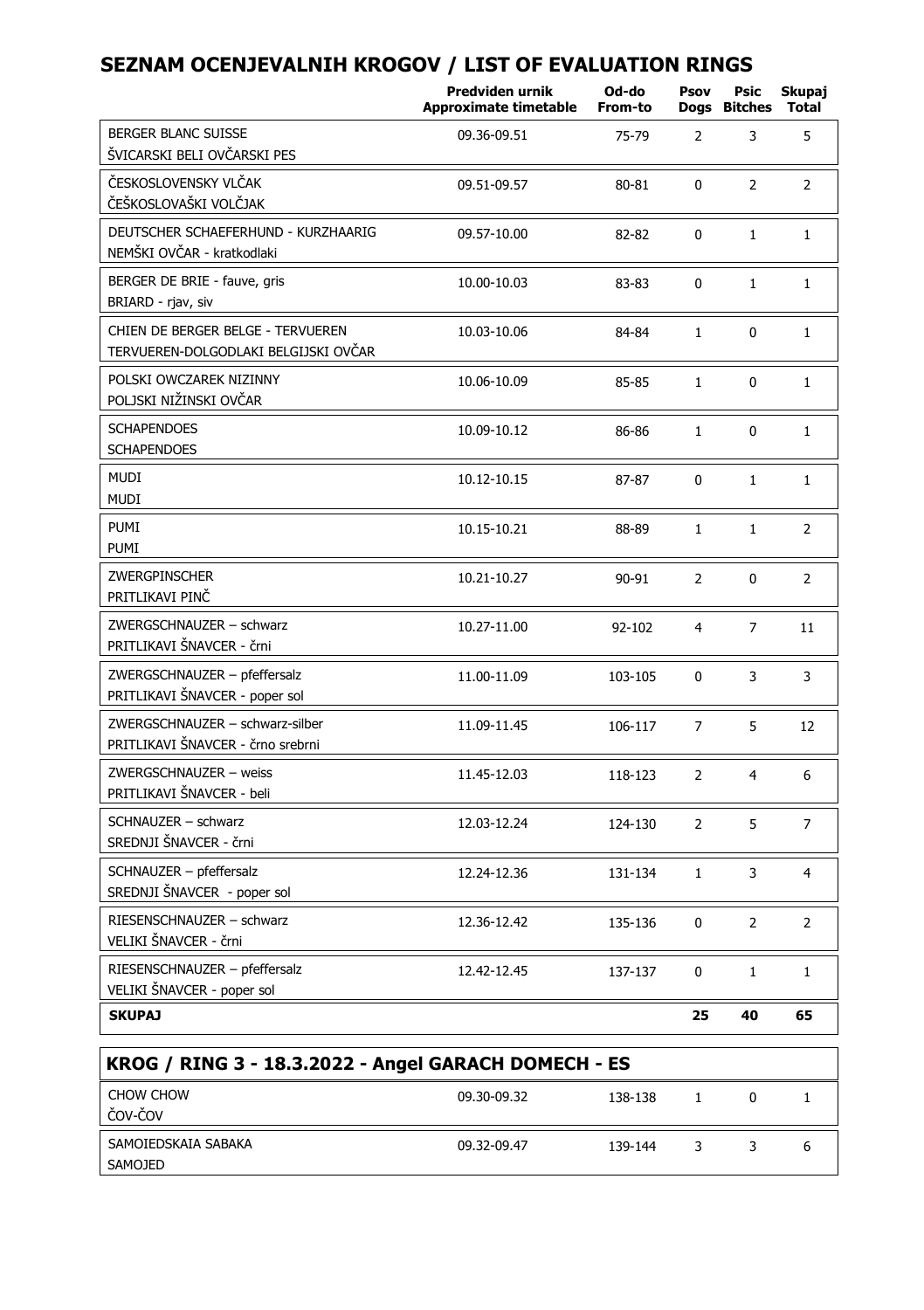|                                                                                 | Predviden urnik<br><b>Approximate timetable</b> | Od-do<br>From-to | Psov           | Psic<br>Dogs Bitches | Skupaj<br><b>Total</b> |
|---------------------------------------------------------------------------------|-------------------------------------------------|------------------|----------------|----------------------|------------------------|
| AKITA                                                                           | 09.47-09.57                                     | 145-148          | 3              | $\mathbf{1}$         | $\overline{4}$         |
| AKITA                                                                           |                                                 |                  |                |                      |                        |
| AMERICAN AKITA<br>AMERIŠKI AKITA                                                | 09.57-10.12                                     | 149-154          | $\overline{2}$ | $\overline{4}$       | 6                      |
| ALASKAN MALAMUTE<br>ALJAŠKI MALAMUT                                             | 10.12-10.27                                     | 155-160          | 3              | 3                    | 6                      |
| SIBERIAN HUSKY<br>SIBIRSKI HUSKY                                                | 10.27-10.57                                     | 161-172          | $\overline{4}$ | 8                    | 12                     |
| <b>SHIBA</b><br>ŠIBA                                                            | 10.57-11.27                                     | 173-184          | $\overline{4}$ | 8                    | 12                     |
| NIHON SUPITTSU<br>JAPONSKI ŠPIC                                                 | 11.27-11.32                                     | 185-186          | $\mathbf{1}$   | $\mathbf{1}$         | 2                      |
| DEUTSCHER SPITZ / kleinspitz - andere Farben<br>MALI NEMŠKI ŠPIC - ostalih barv | 11.32-11.37                                     | 187-188          | $\Omega$       | $\overline{2}$       | $\overline{2}$         |
| DEUTSCHER SPITZ / zwergspitz - alle farben<br>PRITLIKAVI NEMŠKI ŠPIC            | 11.37-12.22                                     | 189-206          | 13             | 5                    | 18                     |
| BASENJI<br><b>BASENJI</b>                                                       | 12.22-12.27                                     | 207-208          | $\overline{2}$ | 0                    | $\overline{2}$         |
| CIRNECO DELL'ETNA<br>CIRNECO DELL'ETNA                                          | 12.27-12.29                                     | 209-209          | $\Omega$       | $\mathbf{1}$         | $\mathbf{1}$           |
| PERRO SIN PELO DEL PERU - grande<br>PERUJSKI GOLI PES - veliki                  | 12.29-12.32                                     | 210-210          | 0              | $\mathbf{1}$         | $\mathbf{1}$           |
| PHARAON HOUND<br><b>FARAONSKI PES</b>                                           | 12.32-12.39                                     | 211-213          | $\mathbf{1}$   | $\overline{2}$       | 3                      |
| THAI RIDGEBACK DOG<br>TAJSKI GREBENAR                                           | 12.39-12.42                                     | 214-214          | $\mathbf{1}$   | $\Omega$             | $\mathbf{1}$           |
| <b>ROTTWEILER</b><br><b>ROTTWEILER</b>                                          | 12.42-12.59                                     | 215-221          | 3              | $\overline{4}$       | $\overline{7}$         |
| DEUTSCHER BOXER - gelb<br>NEMŠKI BOKSER - rumen                                 | 12.59-13.07                                     | 222-224          | 3              | $\Omega$             | 3                      |
| DEUTSCHER BOXER - gestromt<br>NEMŠKI BOKSER - progast                           | 13.07-13.17                                     | 225-228          | $\mathbf{1}$   | 3                    | $\overline{4}$         |
| DOBERMANN - schwarz mit rostroten Brand<br>DOBERMAN - črn                       | 13.17-13.22                                     | 229-230          | $\Omega$       | 2                    | $\overline{2}$         |
| <b>SKUPAJ</b>                                                                   |                                                 |                  | 45             | 48                   | 93                     |

| KROG / RING 4 - 18.3.2022 - Maša ŠIROKA - SI |             |         |   |   |   |
|----------------------------------------------|-------------|---------|---|---|---|
| <b>BULLDOG</b><br>ANGLEŠKI BULDOG            | 09.30-09.48 | 231-236 | 2 | 4 | 6 |
| DO-KHYI<br>TIBETANSKI MASTIF                 | 09.48-09.51 | 237-237 |   | 0 |   |
| KAVKAZSKAJA OVTCHARKA<br>KAVKAŠKI OVČAR      | 09.51-09.54 | 238-238 |   | 0 |   |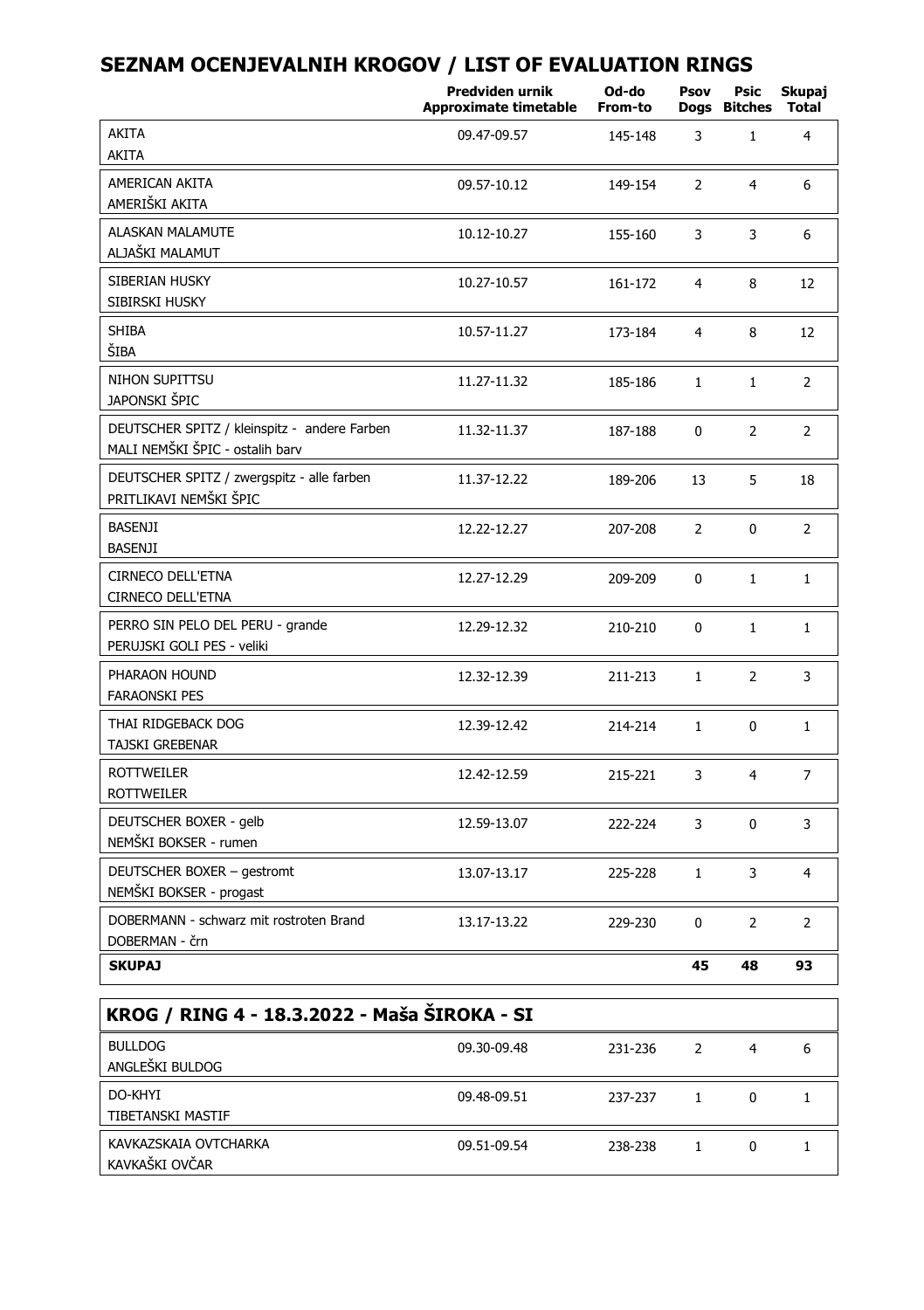|                                                                        | Predviden urnik<br>Approximate timetable | Od-do<br>From-to | Psov           | Psic<br>Dogs Bitches | Skupaj<br>Total |
|------------------------------------------------------------------------|------------------------------------------|------------------|----------------|----------------------|-----------------|
| <b>LEONBERGER</b><br>LEONBERŽAN                                        | 09.54-10.00                              | 239-240          | 2              | 0                    | $\overline{2}$  |
| NEWFOUNDLAND - black<br>NOVOFUNDLANDEC - črn                           | 10.00-10.15                              | 241-245          | 4              | $\mathbf{1}$         | 5               |
| NEWFOUNDLAND - white with black mark<br>NOVOFUNDLANDEC - belo črn      | 10.15-10.18                              | 246-246          | $\mathbf{1}$   | $\mathbf{0}$         | $\mathbf{1}$    |
| ST. BERNARDSHUND - langhaarig<br>DOLGODLAKI BERNARDINEC                | 10.18-10.24                              | 247-248          | 1              | $\mathbf{1}$         | $\overline{2}$  |
| ST. BERNARDSHUND - kurzhaarig<br>KRATKODLAKI BERNARDINEC               | 10.24-10.27                              | 249-249          | 0              | $\mathbf{1}$         | $\mathbf{1}$    |
| PASTIRSKI PAS TORNJAK<br>PASTIRSKI PES TORNJAK                         | 10.27-10.30                              | 250-250          | 0              | $\mathbf{1}$         | $\mathbf{1}$    |
| KRAŠKI OVČAR<br>KRAŠKI OVČAR                                           | 10.30-10.51                              | 251-257          | $\overline{2}$ | 5                    | $\overline{7}$  |
| SHAR PEI<br>ŠAR PEJ                                                    | 10.51-11.00                              | 258-260          | $\overline{2}$ | $\mathbf{1}$         | 3               |
| APPENZELLER SENNENHUND<br>APPENZELERSKI PLANŠARSKI PES                 | 11.00-11.06                              | 261-262          | 0              | $\overline{2}$       | $\overline{2}$  |
| BERNER SENNENHUND<br>BERNSKI PLANŠARSKI PES                            | 11.06-11.24                              | 263-268          | 3              | 3                    | 6               |
| <b>GROSSER SCHWEIZER SENNENHUND</b><br>VELIKI ŠVICARSKI PLANŠARSKI PES | 11.24-11.27                              | 269-269          | 0              | $\mathbf{1}$         | $\mathbf{1}$    |
| DOGUE DE BORDEAUX<br>BORDOJSKA DOGA                                    | 11.27-11.36                              | 270-272          | $\mathbf{1}$   | $\overline{2}$       | 3               |
| <b>DOGO ARGENTINO</b><br>ARGENTINSKA DOGA                              | 11.36-11.39                              | 273-273          | $\mathbf{1}$   | 0                    | $\mathbf{1}$    |
| <b>BULLMASTIFF</b><br><b>BULMASTIF</b>                                 | 11.39-11.48                              | 274-276          | 2              | $\mathbf{1}$         | 3               |
| FILA BRASILEIRO<br><b>BRAZILSKA FILA</b>                               | 11.48-11.54                              | 277-278          | $\mathbf{1}$   | $\mathbf{1}$         | $\overline{2}$  |
| DEUTSCHE DOGGE - schwarz<br>NEMŠKA DOGA - ČRNA                         | 11.54-12.03                              | 279-281          | 3              | $\mathbf{0}$         | 3               |
| DEUTSCHE DOGGE - gefleckt<br>NEMŠKA DOGA - HARLEKIN                    | 12.03-12.12                              | 282-284          | $\mathbf{1}$   | $\overline{2}$       | 3               |
| DEUTSCHE DOGGE - gelb<br>NEMŠKA DOGA - RUMENA                          | 12.12-12.18                              | 285-286          | $\mathbf{1}$   | $\mathbf{1}$         | $\overline{2}$  |
| DEUTSCHE DOGGE - gestromt<br>NEMŠKA DOGA - PROGASTA                    | 12.18-12.21                              | 287-287          | 1              | 0                    | $\mathbf{1}$    |
| <b>SKUPAJ</b>                                                          |                                          |                  | 30             | 27                   | 57              |
| KROG / RING 5 - 18.3.2022 - Luis PEIXOTO - PT                          |                                          |                  |                |                      |                 |
|                                                                        |                                          |                  |                |                      |                 |

| <b>TERRIER</b><br>SEALYHAM | 09.30-09.45 | 288-292<br>ے ت | <b>Service</b> |  |
|----------------------------|-------------|----------------|----------------|--|
| SEALYHAMSKI TERIER         |             |                |                |  |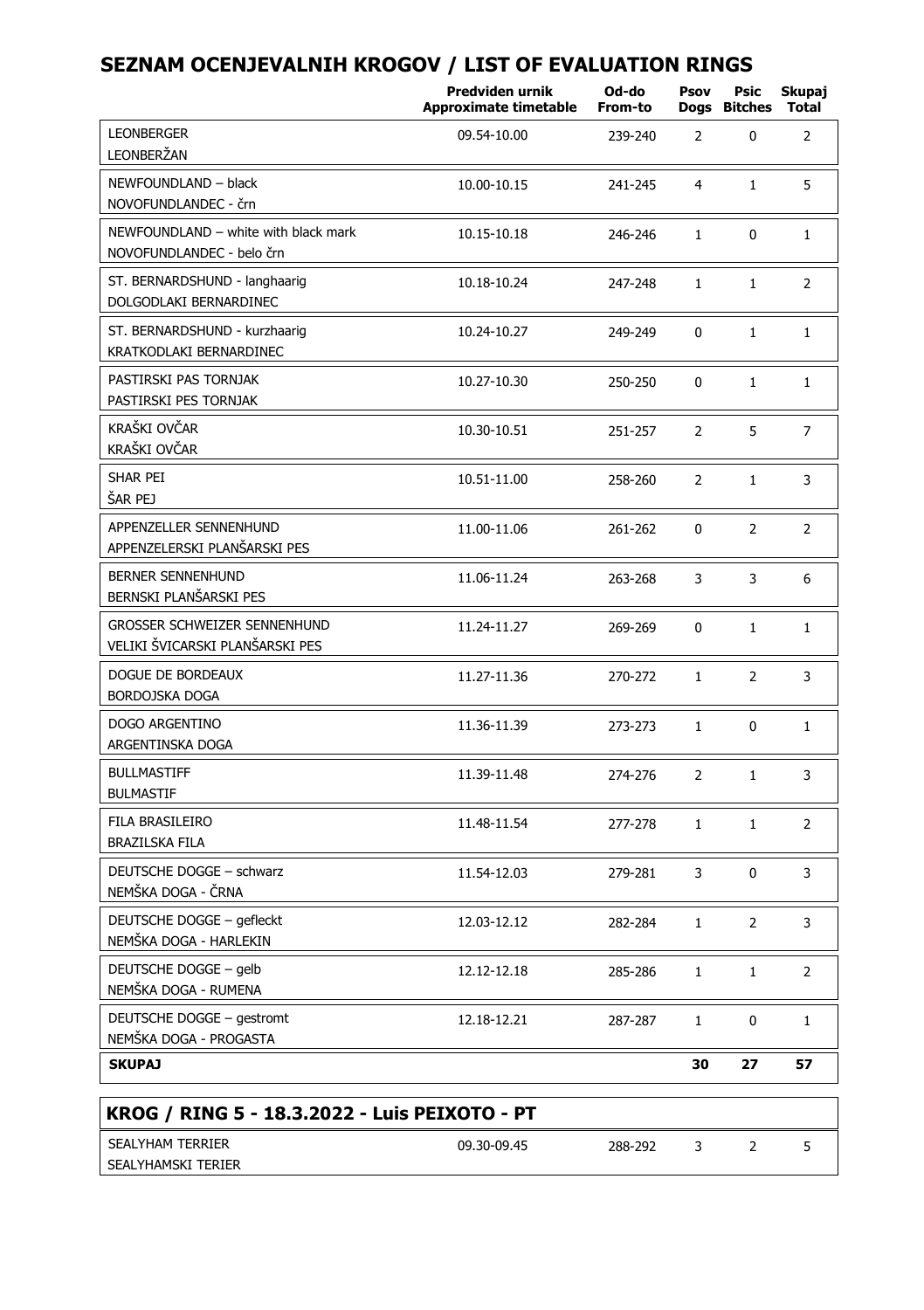|                                                                   | Predviden urnik<br><b>Approximate timetable</b> | Od-do<br>From-to | Psov           | Psic<br>Dogs Bitches | Skupaj<br>Total |
|-------------------------------------------------------------------|-------------------------------------------------|------------------|----------------|----------------------|-----------------|
| <b>IRISH TERRIER</b><br><b>IRSKI TERIER</b>                       | 09.45-09.51                                     | 293-294          | $\mathbf{1}$   | $\mathbf{1}$         | $\overline{2}$  |
| <b>KERRY BLUE TERRIER</b><br>KERRYJSKI MODRI TERIER               | 09.51-09.57                                     | 295-296          | $\mathbf{1}$   | $\mathbf{1}$         | $\overline{2}$  |
| DANDIE DINMONT TERRIER<br>DANDIE DINMONTOV TERIER                 | 09.57-10.03                                     | 297-298          | $\mathbf{1}$   | $\mathbf{1}$         | $\overline{2}$  |
| <b>LAKELAND TERRIER</b><br>LAKELANDSKI TERIER                     | 10.03-10.06                                     | 299-299          | $\mathbf{1}$   | $\Omega$             | $\mathbf{1}$    |
| PARSON RUSSELL TERRIER<br>TERIER PARSON RUSSELL                   | 10.06-10.12                                     | 300-301          | $\mathbf{1}$   | $\mathbf{1}$         | $\overline{2}$  |
| <b>JACK RUSSELL TERRIER</b><br>TERIER JACK RUSSEL                 | 10.12-10.39                                     | 302-310          | 3              | 6                    | 9               |
| FOX TERRIER - wire<br><b>RESASTI FOKSTERIER</b>                   | 10.39-10.51                                     | 311-314          | $\overline{2}$ | $\overline{2}$       | 4               |
| FOX TERRIER - smooth<br>KRATKODLAKI FOKSTERIER                    | 10.51-11.03                                     | 315-318          | 0              | $\overline{4}$       | $\overline{4}$  |
| <b>BORDER TERRIER</b><br><b>BORDERSKI TERIER</b>                  | 11.03-11.09                                     | 319-320          | $\Omega$       | $\overline{2}$       | $\overline{2}$  |
| <b>NORWICH TERRIER</b><br>NORWIŠKI TERIER                         | 11.09-11.12                                     | 321-321          | $\mathbf{1}$   | 0                    | 1               |
| <b>SCOTTISH TERRIER</b><br>ŠKOTSKI TERIER                         | 11.12-11.15                                     | 322-322          | 0              | $\mathbf{1}$         | $\mathbf{1}$    |
| <b>CAIRN TERRIER</b><br><b>CAIRNSKI TERIER</b>                    | 11.15-11.27                                     | 323-326          | $\overline{2}$ | $\overline{2}$       | $\overline{4}$  |
| WEST HIGHLAND WHITE TERRIER<br>ZAHODNOVIŠAVSKI BELI TERIER        | 11.27-11.42                                     | 327-331          | $\overline{2}$ | 3                    | 5               |
| YORKSHIRE TERRIER<br>YORKSHIRSKI TERIER                           | 11.42-12.06                                     | 332-339          | 4              | 4                    | 8               |
| <b>BULL TERRIER - miniature</b><br>PRITLIKAVI BULTERIER           | 12.06-12.12                                     | 340-341          | $\mathbf{1}$   | $\mathbf{1}$         | 2               |
| <b>BULL TERRIER - standard</b><br><b>BULTERIER</b>                | 12.12-12.15                                     | 342-342          | 0              | $\mathbf{1}$         | $\mathbf{1}$    |
| STAFFORDSHIRE BULL TERRIER<br>STAFFORDSHIRSKI BULTERIER           | 12.15-12.33                                     | 343-348          | $\overline{2}$ | 4                    | 6               |
| AMERICAN STAFFORDSHIRE TERRIER<br>AMERIŠKI STAFFORDSHIRSKI TERIER | 12.33-12.51                                     | 349-354          | 4              | 2                    | 6               |
| <b>SKUPAJ</b>                                                     |                                                 |                  | 29             | 38                   | 67              |

| KROG / RING 6 - 18.3.2022 - Suzana ŠIMON - HR           |             |         |          |  |
|---------------------------------------------------------|-------------|---------|----------|--|
| DACHSHUND / standard - kurzhaar<br>KRATKODLAKI JAZBEČAR | 09.30-09.33 | 355-355 | $\Omega$ |  |
| DACHSHUND / standard - langhaar<br>DOLGODLAKI JAZBEČAR  | 09.33-09.36 | 356-356 |          |  |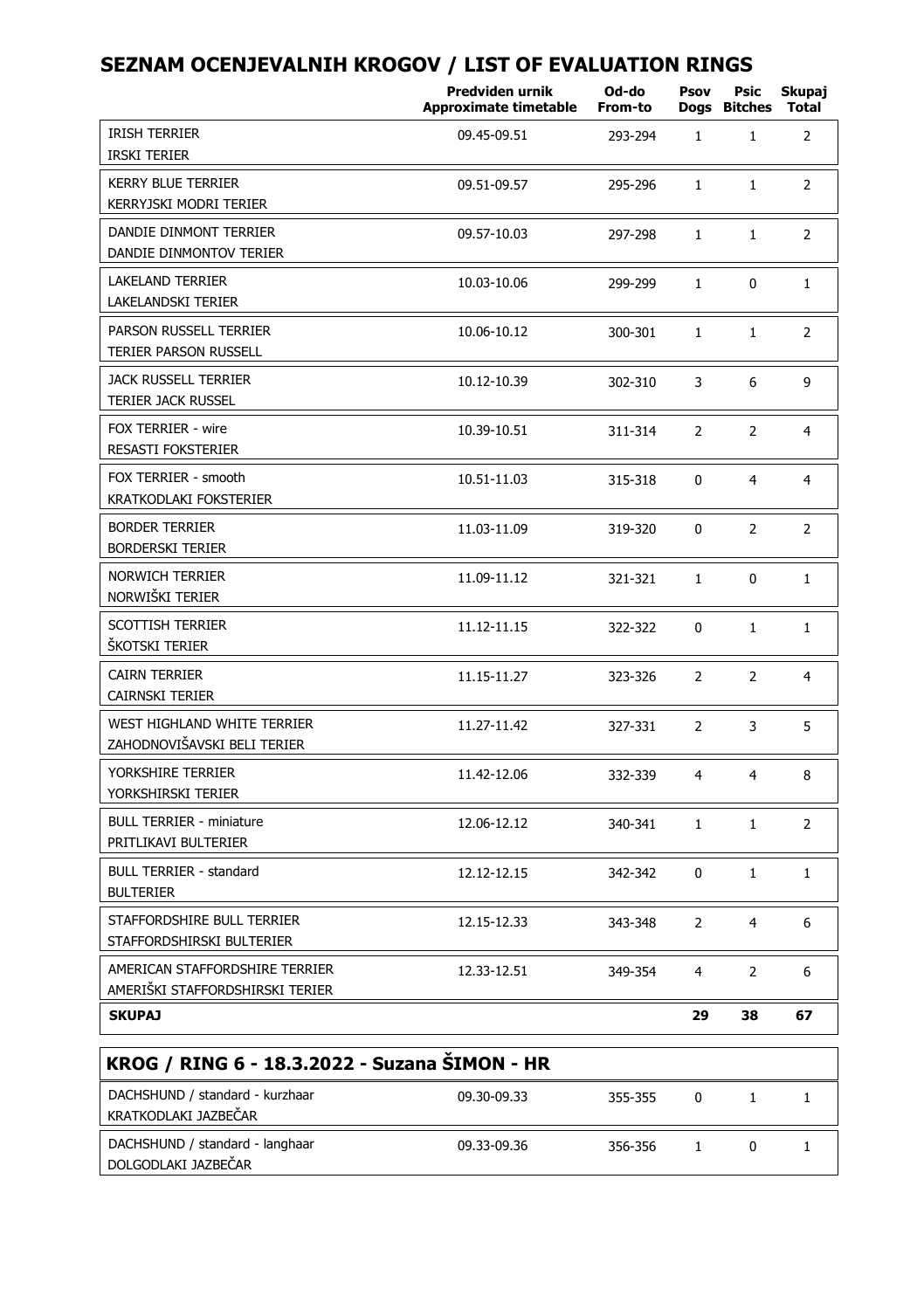|                                                                 | Predviden urnik<br><b>Approximate timetable</b> | Od-do<br>From-to | Psov           | Psic<br>Dogs Bitches | Skupaj<br><b>Total</b> |
|-----------------------------------------------------------------|-------------------------------------------------|------------------|----------------|----------------------|------------------------|
| DACHSHUND / standard - rauhhaar<br>RESASTI JAZBEČAR             | 09.36-09.48                                     | 357-360          | $\mathbf{1}$   | 3                    | 4                      |
| DACHSHUND / zwerg - kurzhaar<br>KRATKODLAKI PRITLIKAVI JAZBEČAR | 09.48-10.09                                     | 361-367          | 3              | $\overline{4}$       | $\overline{7}$         |
| DACHSHUND / zwerg - langhaar<br>DOLGODLAKI PRITLIKAVI JAZBEČAR  | 10.09-10.24                                     | 368-372          | 2              | 3                    | 5                      |
| DACHSHUND / zwerg - rauhhaar<br>RESASTI PRITLIKAVI JAZBEČAR     | 10.24-10.36                                     | 373-376          | $\mathbf{1}$   | 3                    | 4                      |
| DACHSHUND / kaninchen - kurzhaar<br>KRATKODLAKI KUNČJI JAZBEČAR | 10.36-11.00                                     | 377-384          | $\overline{4}$ | $\overline{4}$       | 8                      |
| DACHSHUND / kaninchen - langhaar<br>DOLGODLAKI KUNČJI JAZBEČAR  | 11.00-11.03                                     | 385-385          | $\mathbf 0$    | $\mathbf{1}$         | $\mathbf{1}$           |
| DACHSHUND / kaninchen - rauhhaar<br>RESASTI KUNČJI JAZBEČAR     | 11.03-11.06                                     | 386-386          | $\mathbf{1}$   | $\Omega$             | $\mathbf{1}$           |
| CAVALIER KING C. SPANIEL<br>ŠPANJEL CAVALIER KING CHARLES       | 11.06-11.30                                     | 387-394          | 4              | 4                    | 8                      |
| EPAGNEUL NAIN CONT. - PAPILLON<br>PAPILLON (METULJČEK)          | 11.30-12.03                                     | 395-405          | 7              | $\overline{4}$       | 11                     |
| BICHON a poil frise<br>KODRASTI BIŠON                           | 12.03-12.12                                     | 406-408          | $\mathbf{1}$   | 2                    | 3                      |
| <b>BICHON HAVANAIS</b><br>HAVANSKI BIŠON                        | 12.12-12.21                                     | 409-411          | $\mathbf{1}$   | $\overline{2}$       | 3                      |
| CHESAPEAKE BAY RETRIEVER<br>CHESAPEAKE BAY PRINAŠALEC           | 12.21-12.24                                     | 412-412          | $\mathbf{1}$   | 0                    | $\mathbf{1}$           |
| <b>CURLY-COATED RETRIEVER</b><br>KODRASTI PRINAŠALEC            | 12.24-12.27                                     | 413-413          | 0              | $\mathbf{1}$         | $\mathbf{1}$           |
| <b>FLAT-COATED RETRIEVER</b><br>GLADKODLAKI PRINAŠALEC          | 12.27-12.39                                     | 414-417          | 2              | $\overline{2}$       | 4                      |
| NOVA SCOTIA DUCK TOLLING RETRIEVER<br>NOVOŠKOTSKI PRINAŠALEC    | 12.39-12.57                                     | 418-423          | 3              | 3                    | 6                      |
| <b>BARBET</b><br><b>BARBET</b>                                  | 12.57-13.03                                     | 424-425          | 2              | 0                    | 2                      |
| LAGOTTO ROMAGNOLO<br>ROMANSKI VODNI PES                         | 13.03-13.24                                     | 426-432          | 4              | 3                    | $\overline{7}$         |
| <b>SKUPAJ</b>                                                   |                                                 |                  | 38             | 40                   | 78                     |

| KROG / RING 7 - 18.3.2022 - Tina PEIXOTO - PT |             |         |   |   |  |
|-----------------------------------------------|-------------|---------|---|---|--|
| <b>KISHU</b><br>KIŠU                          | 09.30-09.33 | 433-433 | 0 |   |  |
| SUOMENLAPINKOIRA<br>LAPONEC                   | 09.33-09.39 | 434-435 |   |   |  |
| LAPINPOROKOIRA<br>LAPONSKOFINSKI OVČAR        | 09.39-09.42 | 436-436 |   | 0 |  |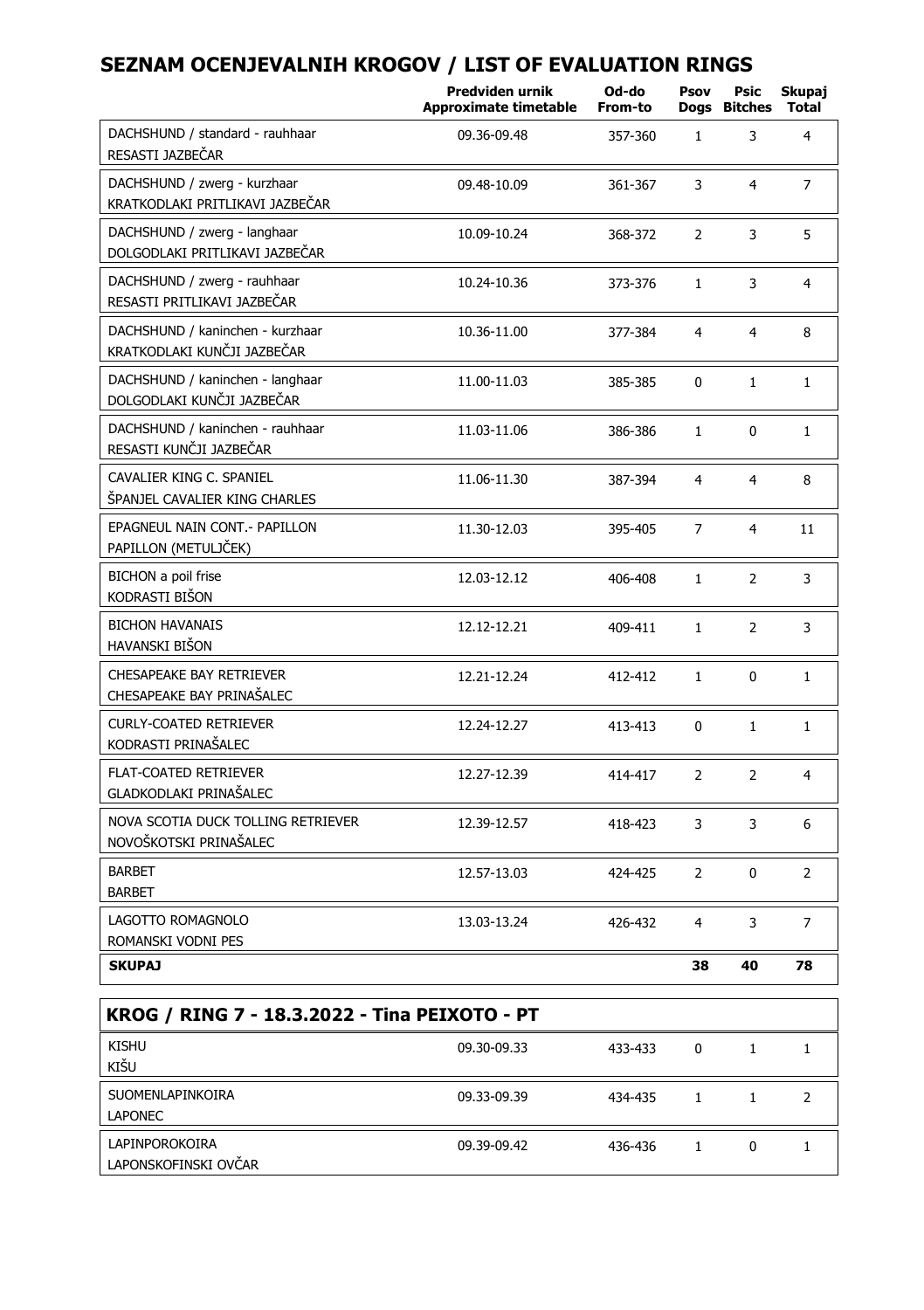|                                                                            | <b>Predviden urnik</b><br><b>Approximate timetable</b> | Od-do<br>From-to | Psov<br><b>Dogs</b>     | Psic<br><b>Bitches</b> | Skupaj<br><b>Total</b> |  |
|----------------------------------------------------------------------------|--------------------------------------------------------|------------------|-------------------------|------------------------|------------------------|--|
| RHODESIAN RIDGEBACK<br>RODEZIJSKI GREBENAR                                 | 09.42-10.03                                            | 437-443          | 5                       | 2                      | $\overline{7}$         |  |
| CHIEN DE SAINT-HUBERT<br>PES SVETEGA HUBERTA - BLOODHOUND                  | 10.03-10.06                                            | 444-444          | 0                       | $\mathbf{1}$           | $\mathbf{1}$           |  |
| <b>BLACK AND TAN COONHOUND</b><br>ČRNO-ČRELASTI RAKUNAR                    | 10.06-10.09                                            | 445-445          | $\mathbf{1}$            | $\mathbf{0}$           | $\mathbf{1}$           |  |
| <b>DALMATINAC</b><br>DALMATINEC                                            | 10.09-10.33                                            | 446-453          | $\overline{\mathbf{4}}$ | $\overline{4}$         | 8                      |  |
| <b>BASSET HOUND</b><br><b>BASET</b>                                        | 10.33-10.51                                            | 454-459          | 3                       | 3                      | 6                      |  |
| PETIT BASSET GRIFFON VENDEEN<br>MALI VENDEJSKI RESASTI BASET               | 10.51-10.54                                            | 460-460          | 0                       | $\mathbf{1}$           | $\mathbf 1$            |  |
| <b>BEAGLE</b><br><b>BIGL</b>                                               | 10.54-11.21                                            | 461-469          | 5                       | $\overline{4}$         | 9                      |  |
| <b>AMERICAN COCKER - black</b><br>AMERIŠKI ŠPANJEL - črn                   | 11.21-11.33                                            | 470-473          | $\overline{2}$          | $\overline{2}$         | 4                      |  |
| AMERICAN COCKER - particolour<br>AMERIŠKI ŠPANJEL - večbarven              | 11.33-11.36                                            | 474-474          | 0                       | $\mathbf{1}$           | $\mathbf{1}$           |  |
| ENGLISH COCKER SPANIEL - solid<br>ANGLEŠKI KOKER ŠPANJEL - enobarven       | 11.36-12.06                                            | 475-484          | 5                       | 5                      | 10                     |  |
| ENGLISH COCKER SPANIEL - particolour<br>ANGLEŠKI KOKER ŠPANJEL - večbarven | 12.06-12.30                                            | 485-492          | 3                       | 5                      | 8                      |  |
| ENGLISH SPRINGER SPANIEL<br>ANGLEŠKI ŠPRINGER ŠPANJEL                      | 12.30-12.36                                            | 493-494          | $\mathbf{1}$            | $\mathbf{1}$           | $\overline{2}$         |  |
| WELSH SPRINGER SPANIEL<br>VALIŽANSKI ŠPRINGER ŠPANJEL                      | 12.36-12.39                                            | 495-495          | 0                       | $\mathbf{1}$           | $\mathbf{1}$           |  |
| <b>CLUMBER SPANIEL</b><br>CLUMBERŠKI ŠPANJEL                               | 12.39-12.42                                            | 496-496          | $\mathbf{1}$            | $\mathbf{0}$           | $\mathbf{1}$           |  |
| CAO DE AGUA PORTUGUES<br>PORTUGALSKI VODNI PES                             | 12.42-13.00                                            | 497-502          | 3                       | 3                      | 6                      |  |
| <b>SKUPAJ</b>                                                              |                                                        |                  | 35                      | 35                     | 70                     |  |
| KROG / RING 8 - 18.3.2022 - Oliver ŠIMON - HR                              |                                                        |                  |                         |                        |                        |  |
| CHIEN PARTICOLORE A POIL FRISE<br>VEČBARVNI KODRASTI PES                   | 09.30-09.32                                            | 503-503          | 1                       | 0                      | $\mathbf{1}$           |  |
| <b>LABRADOR RETRIEVER</b><br><b>LABRADOREC</b>                             | 09.32-10.23                                            | 504-521          | 5                       | 13                     | 18                     |  |
| <b>GOLDEN RETRIEVER</b><br>ZLATI PRINAŠALEC                                | 10.23-11.32                                            | 522-546          | 11                      | 14                     | 25                     |  |
| WEIMARANER - kurzhaarig<br>KRATKODLAKI WEIMARANEC                          | 11.32-11.55                                            | 547-554          | 3                       | 5                      | 8                      |  |
| <b>BRAOUE D'AUVERGNE</b><br>AUVERNEŠKI PTIČAR                              | 11.55-11.58                                            | 555-555          | 0                       | $\mathbf{1}$           | $\mathbf 1$            |  |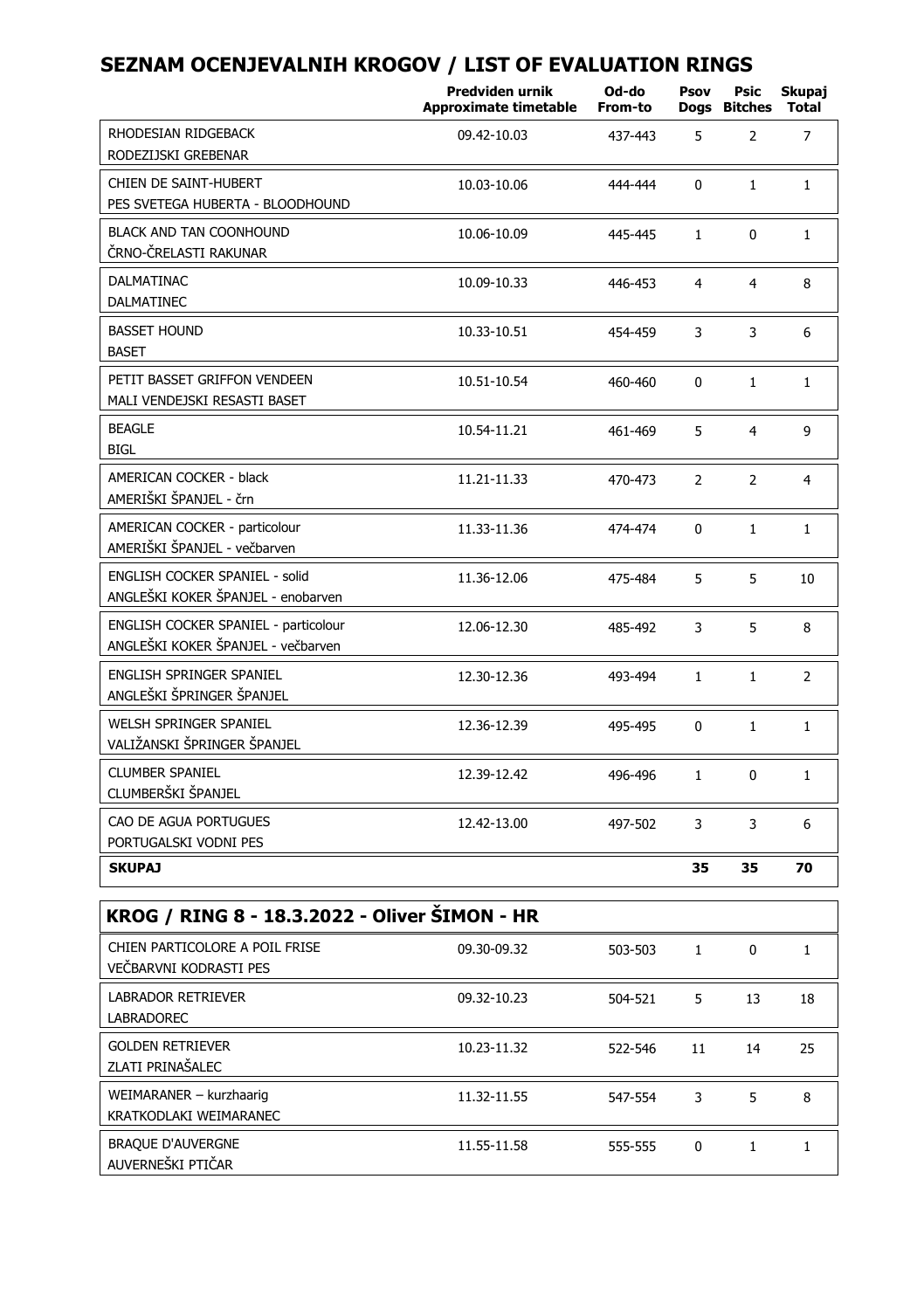|                                                                  | Predviden urnik<br>Approximate timetable | Od-do<br>From-to | Psov | Psic<br>Dogs Bitches | Skupaj<br>Total |
|------------------------------------------------------------------|------------------------------------------|------------------|------|----------------------|-----------------|
| <b>BRACCO ITALIANO</b><br>ITALIJANSKI KRATKODLAKI PTIČAR         | 11.58-12.09                              | 556-559          | 4    | $\Omega$             | 4               |
| <b>DEUTSCHER KURZHAAR</b><br>NEMŠKI KRATKODLAKI PTIČAR           | 12.09-12.23                              | 560-564          | 3    | $\overline{2}$       | 5               |
| ROVIDSZORU MAGYAR VIZSLA<br>KRATKODLAKI MADŽARSKI PTIČAR - VIŽLA | 12.23-12.45                              | 565-572          | 3    | 5                    | 8               |
| <b>ENGLISH SETTER</b><br>ANGLEŠKI SETER                          | 12.45-12.59                              | 573-577          | 4    | 1                    | 5               |
| <b>IRISH RED SETTER</b><br><b>IRSKI SETER</b>                    | 12.59-13.13                              | 578-582          | 4    | 1                    | 5               |
| <b>GORDON SETTER</b><br><b>GORDON SETER</b>                      | 13.13-13.22                              | 583-585          | 1    | $\mathcal{P}$        | 3               |
| <b>SKUPAJ</b>                                                    |                                          |                  | 39   | 44                   | 83              |

| KROG / RING 9 - 18.3.2022 - Alberto CUCCILLATO - IT |             |         |                |                |              |
|-----------------------------------------------------|-------------|---------|----------------|----------------|--------------|
| <b>IRISH WOLFHOUND</b><br>IRSKI VOLČJI HRT          | 09.30-09.55 | 586-594 | 5              | $\overline{4}$ | 9            |
| BARZAIA<br><b>RUSKI HRT</b>                         | 09.55-10.20 | 595-603 | 7              | 2              | 9            |
| <b>SILKEN WINDHOUND</b><br><b>SVILNATI HRT</b>      | 10.20-10.23 | 604-604 | $\Omega$       | $\mathbf{1}$   | $\mathbf{1}$ |
| <b>AFGHAN HOUND</b><br>AFGANISTANSKI HRT            | 10.23-10.48 | 605-613 | $\overline{4}$ | 5              | 9            |
| SALUKI<br><b>SALUKI</b>                             | 10.48-11.16 | 614-623 | 5              | 5              | 10           |
| <b>AZAWAKH</b><br><b>AZAVAK</b>                     | 11.16-11.19 | 624-624 | $\Omega$       | 1              | 1            |
| <b>MAGYAR AGAR</b><br>MADŽARSKI HRT                 | 11.19-11.21 | 625-625 | $\mathbf{1}$   | 0              | $\mathbf{1}$ |
| <b>GREYHOUND</b><br>VELIKI ANGLEŠKI HRT             | 11.21-11.35 | 626-630 | 3              | $\overline{2}$ | 5            |
| <b>WHIPPET</b><br>MALI ANGLEŠKI HRT                 | 11.35-13.08 | 631-663 | 13             | 20             | 33           |
| PICCOLO LEVRIERO ITALIANO<br>MALI ITALIJANSKI HRT   | 13.08-13.25 | 664-669 | $\overline{4}$ | $\overline{2}$ | 6            |
| <b>SKUPAJ</b>                                       |             |         | 42             | 42             | 84           |

| KROG / RING 10 - 18.3.2022 - Dušan BELČEVIĆ - RS      |             |         |    |  |    |  |
|-------------------------------------------------------|-------------|---------|----|--|----|--|
| <b>BOSTON TERRIER</b><br><b>BOSTON TERIER</b>         | 09.30-09.48 | 670-675 |    |  | 6  |  |
| <b>BOULEDOGUE FRANCAIS</b><br><b>FRANCOSKI BULDOG</b> | 09.48-10.42 | 676-693 | 11 |  | 18 |  |
| <b>PUG</b><br><b>MOPS</b>                             | 10.42-10.57 | 694-698 |    |  |    |  |